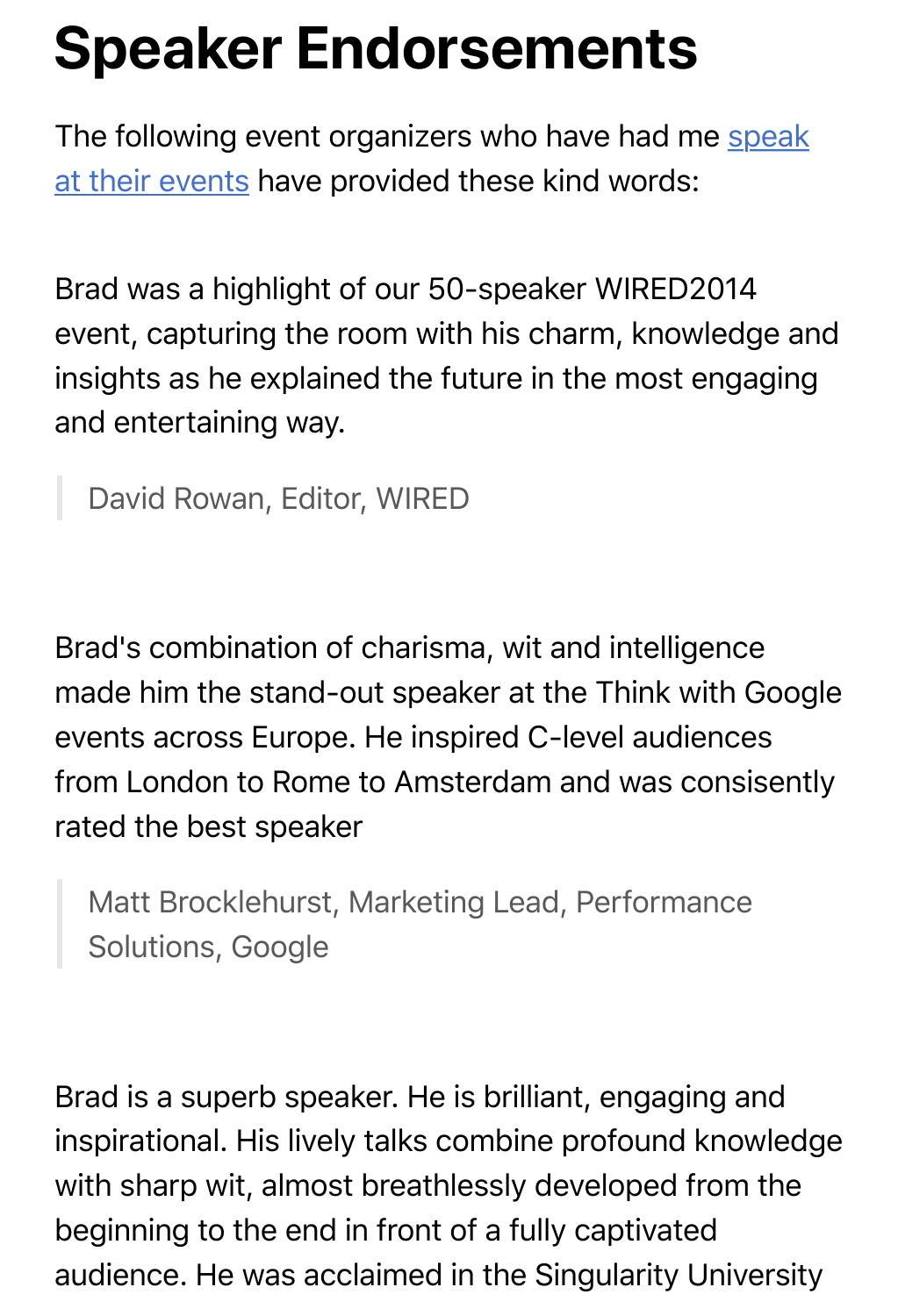Summit Spain, hosted in Sevilla (March, 2015), as he has been every single time I have had the fortune to listen to him.

Louis Rey Goni, Chair of SU Summit Spain; Director, Colegio de San Francisco de Paula

Brad is the consultant to the world's foremost thinkers. He delivers deeply technical and evolving trends In a consumable and light hearted way that engages, inspires and enlightens early talent to the most senior executives. Brad is my default presenter when I need to explain the future of Silicon Valley's innovations.

Scott Letherman, COO, SAP U.S. Labs.

"Brad Templeton was truly inspiring, engaging our alumni and students with his humor and incredible knowledge and insight. His talks were thought provoking, insightful and provocative, both presentations were fantastic and exceeded expectations."

Fred Lee, Director of Alumni Engagement, University of British Columbia

"We invited Brad Templeton in Denmark to speak at two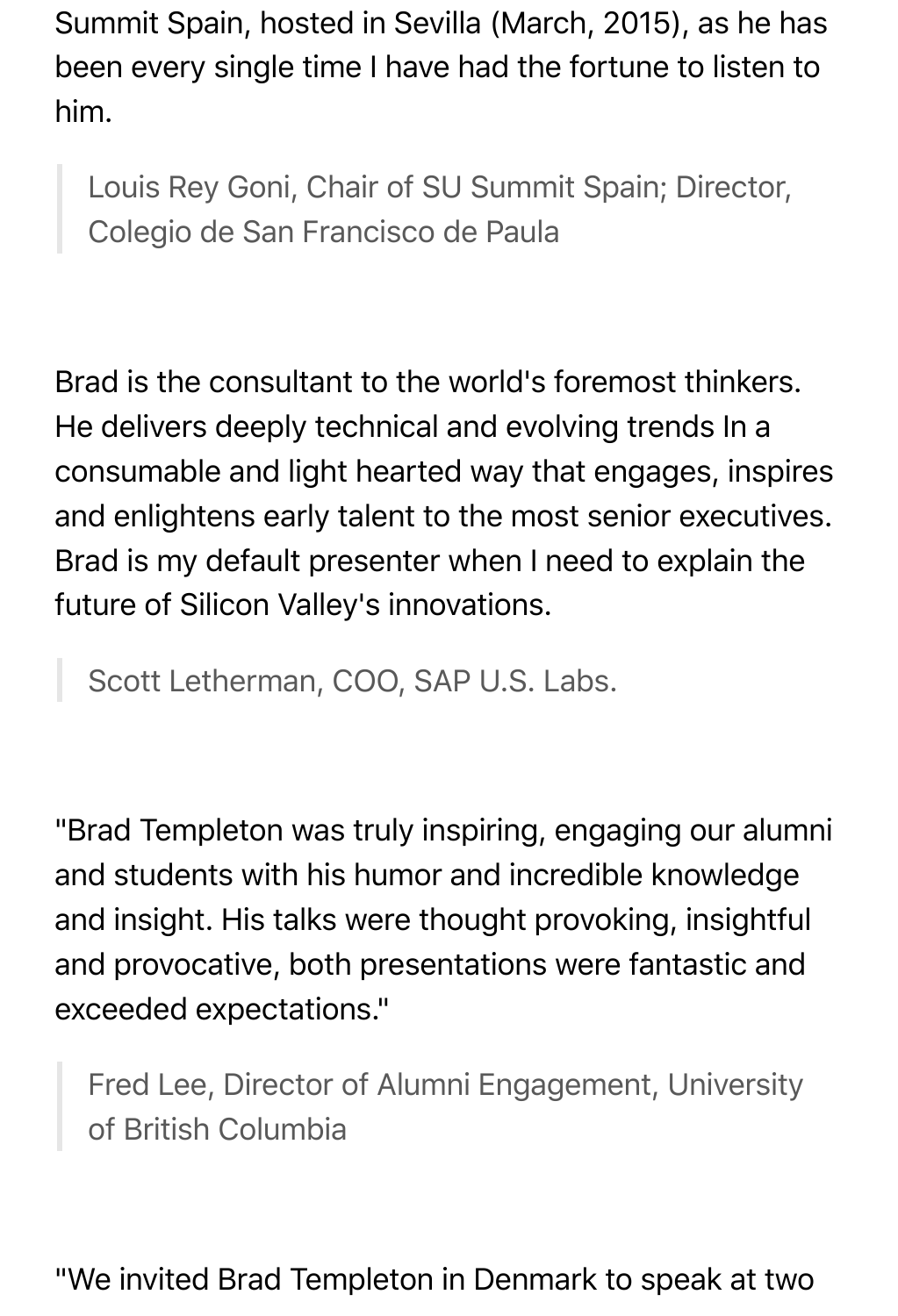high profile professional events in November 2017 (electronics trade show, conference for software developers). Brad did brilliant and amazing on both talks, covering the future of computing, digitalization and where we are headed. Effortless cruising is his game, easily spanning from deep and complex tech / tech situations to high level understanding of strategies for the future also on top of that excellent dialogue with the audiences. Brad speaks both nerdy and societal and thus gives all audience something to think about"

Rolf Ask Clausen, Senior Consultant, The Danish Engineering Society.

1) Brad Templeton was the opening keynote speaker at Next Berlin, an event that gathered over 1500 European digital media professionals and their clients for a view of the future.

His presentation on driverless cars, their evolution and their effects on the future of cities was everything you want in a keynote:

The talk was full of new insights and information, presented in a series of wonderful anecdotes and experiences, and it came from someone with authority the fact that Brad was personally involved in the development of the driverless car made the audience feel that they are witnessing history, that they are almost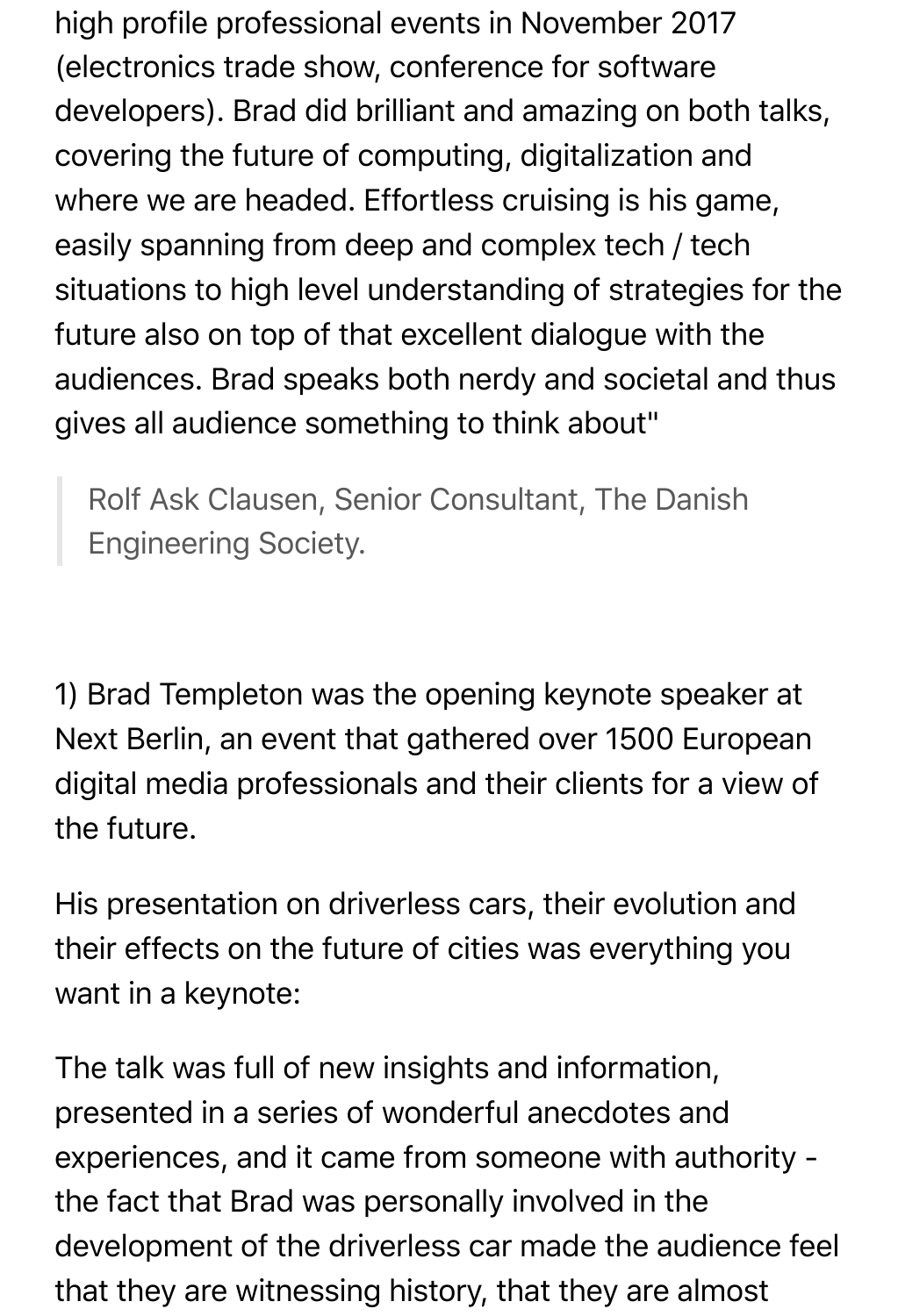present. In addition, Brad's talks are full of humor, another reason that the audience responded so strongly. He can do what only rarely happens at events: get people to switch off their phones, get involved in the moment, and come alive as an audience. I can warmly recommend him.

2) Brad Templeton was the keynote speaker of the Media Future Week, which brings 150 Dutch media students together for a week of workshops and talks.

In his talk he broached the difficult topic of privacy, surveillance and the internet, and took the students on a journey of past, present and future. He made sense of the technological developments as well as the societal consequences, and did so with energy and humour -- the students loved him.

Monique van Dusseldorp, event curator at Next Berlin and Media Future Week

On behalf of the whole NEXT team, I'd like to thank you for your great talk & contribution to NEXT Berlin. We've received so much positive feedback on your talk - it's been a pleasure to have you.

Marina Lenz, The Conference Group GmbH